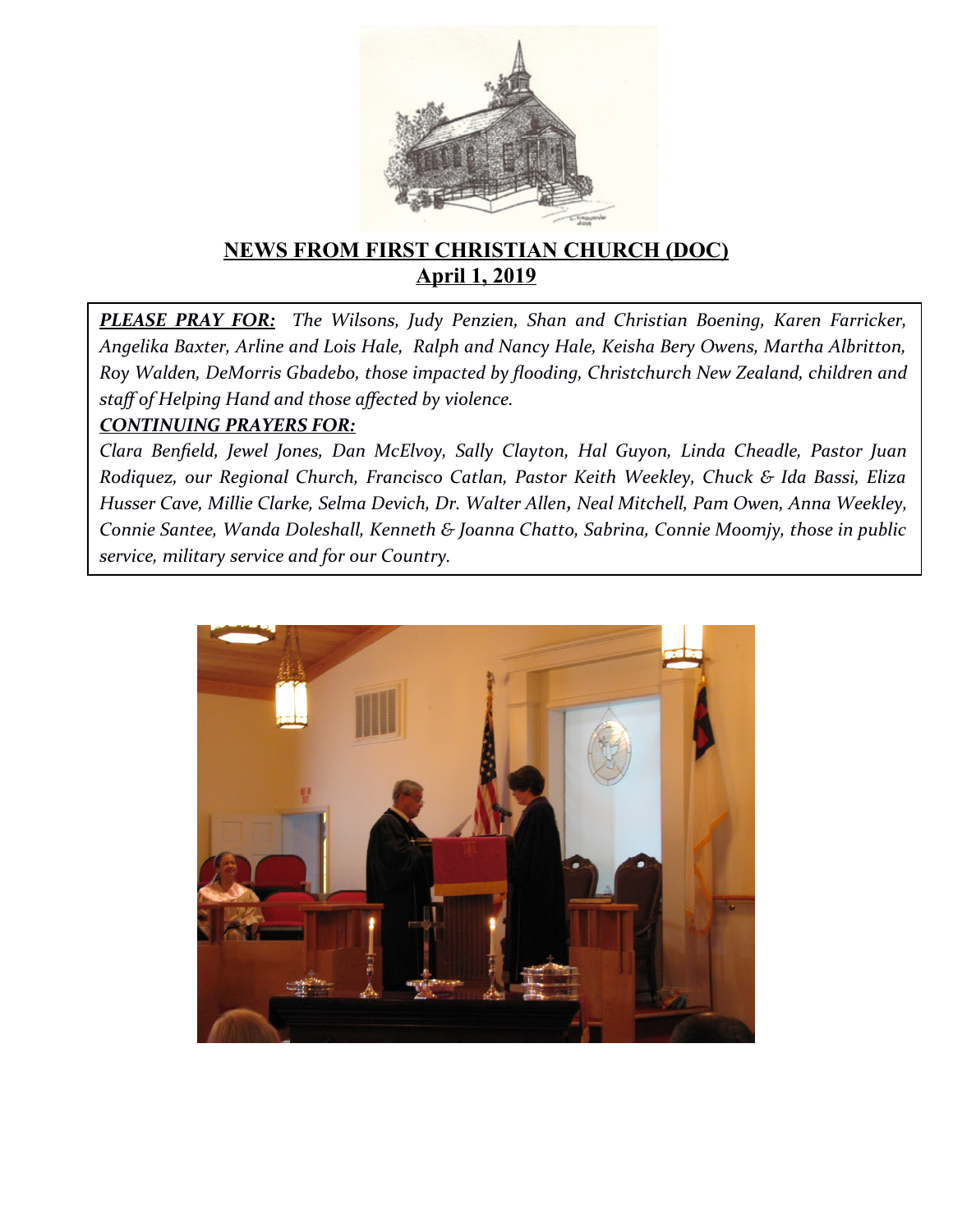#### **MESSAGE FROM PASTOR IRENE**

I purposefully waited to write this for the April newsletter until after yesterday's Installation service and reception so that I could express my gratitude. My heart is so full! I foolishly had thought that since I've been here pretty much since last June, and had been interim since September, that not much would be different. I was so very wrong! The closer yesterday came, the more I realized how special it was for me, for my family, and for the church. And the service was perfect! Having our Interim Regional Minister here for the installation, and to preach for us, was very meaningful. Having Louie Crouch, Jr., son of our very first pastor, and a charter member himself, come be part of the service – at 93 years old, was a blessing. Having all of my immediate family here – my adult children, their significant others, Joey, and my four grandchildren, meant the world to me! Having everyone there, either in person or in spirit, was simply amazing! And having my husband, Ed, move his membership to this church (and back to the DOC) at the end of the service was the icing on the cake! As I said yesterday, I am delighted to be your called Pastor – and I look forward to continuing to walk together with you as we all continue to grow in being a Disciple of Christ – individually and as a congregation! Thank you for this wonderful opportunity.

I hope your Lenten journey has been meaningful for you, and that you will be present for our special services as we end Lent and celebrate the resurrection. We will have a Good Friday service at 6:30 pm and then will be having a Garden Easter morning service at 8:00 am in the beautiful outdoor space outside of the fellowship hall. In case you haven't noticed lately, we are fortunate to have a wonderful yard – and what a perfect place to gather earlier than usual on Easter morn to celebrate the Risen Christ! (If it rains, we will move the garden service into the fellowship hall). We will also have our regular 11am service that day.

Praise God, from whom all blessings flow!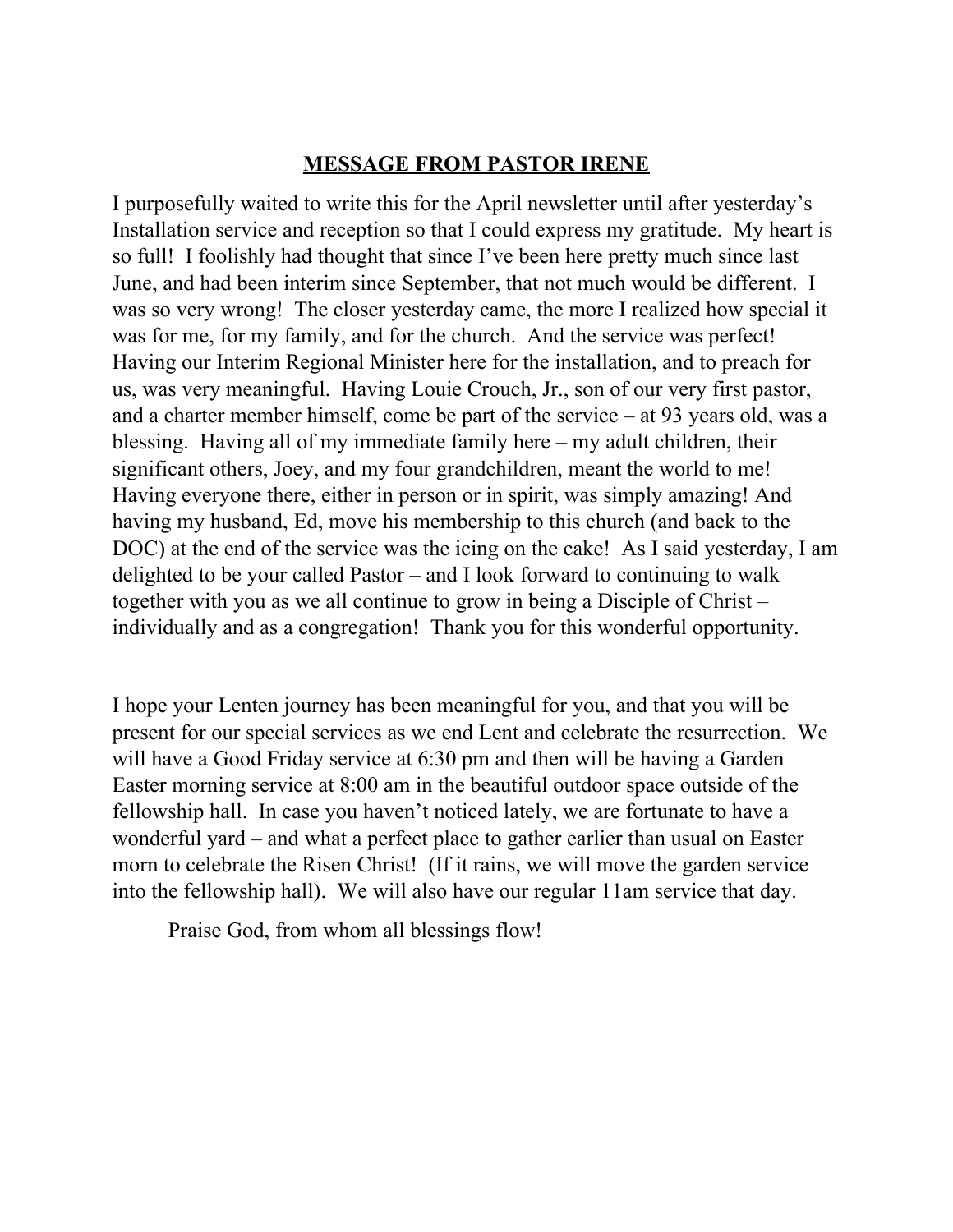

**RAYMOND ALBERT COOK, SR. June 1, 1921 – March 7, 2019**

We are deeply saddened by the passing of our brother in Christ and friend Ray Cook. Anyone who has ever been associated with First Christian Church, knew Ray for the wonderful and influential life he lived. He touched so many people because of his strong faith and shining example as a gentleman. He will not only be missed by his family but also by all who had the privilege of knowing him. Our Church is grateful for all that Ray did for us for many years.

#### **EASTER OFFERING SUNDAY, APRIL 14, 2019**

The Christian Church, Disciples of Christ, uses "a Common Funding System which enables congregations to channel resources through one system to be shared across the life of the Church." The common fund is known as the Disciples Mission Fund. Disciples Mission Fund Special Day Offerings "allow Disciples to give with special intention 6 times during the year. Congregations or individuals provide theses over-and-above gifts in support of designated ministries." Easter, Pentecost, Thanksgiving, Christmas and Special Mission Funds of Week of Compassion and Reconciliation Ministry are the six times during the year.

On Palm Sunday (April  $14<sup>th</sup>$ ), you will have the opportunity to contribute to the Easter Special Day Offering. This money is used to support the General Ministries of the Christian Church. Included are:

 \*Center for Faith and Giving, \*Central Pastoral Office for Hispanic Ministries, \*Communication Ministries, \*Council on Christian Unity, \*Disciples of Christ Historical Society, \*Disciples Home Missions, \*Disciples Women, \*Division of Overseas Ministries (Global Ministries), \*Higher Education and Leadership Ministries, \*Hope Partnership for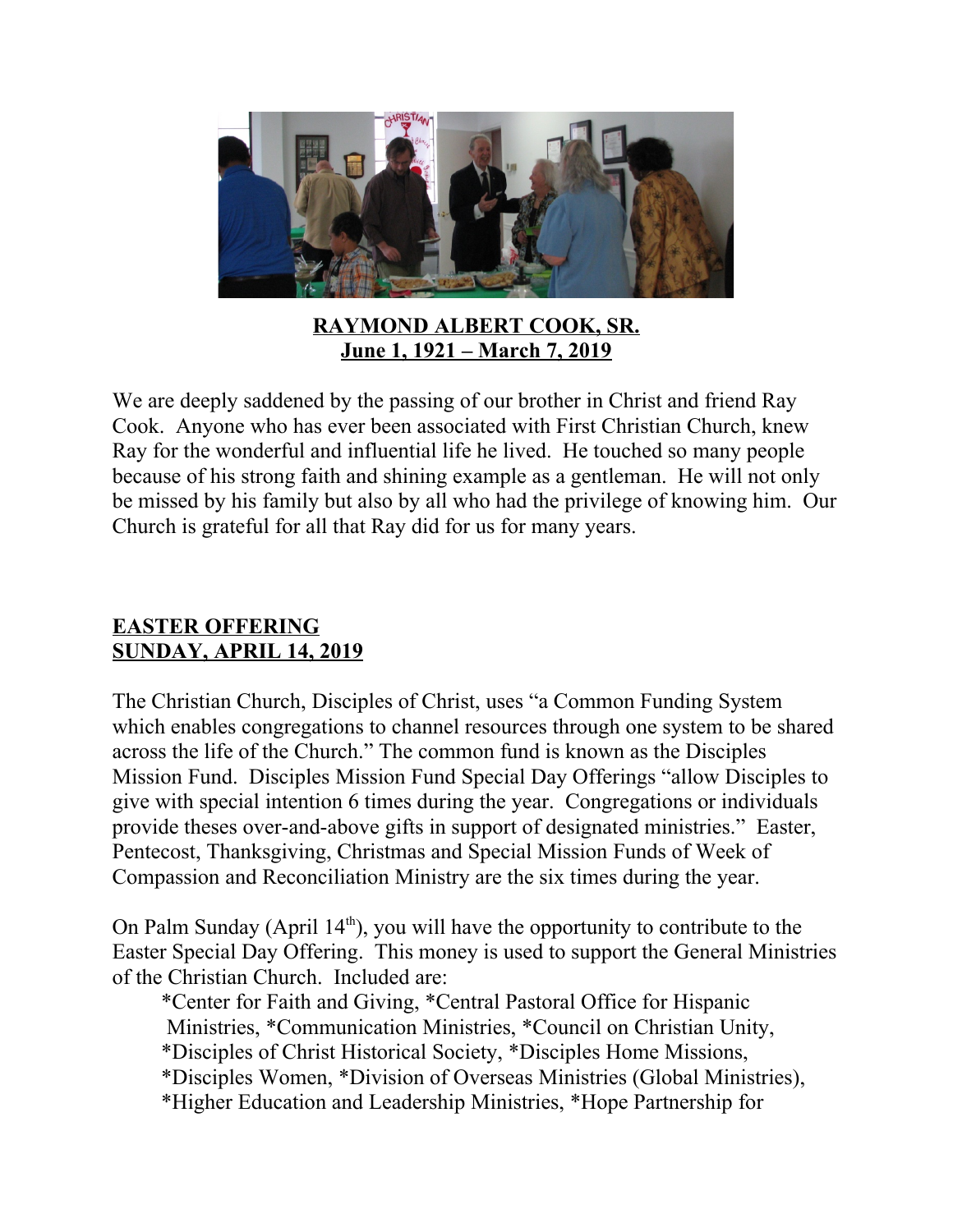Missional Transformation, \*National Benevolent Association, \*National Convocaton, & \*North American Pacific/Asian Disciples

Thank you for your consideration of participating in this offering.

# **EASTER SUNDAY, APRIL 21, 2019 FLOWERS FOR OUR CROSS**

Following our Easter Sunday Worship Service, we will be decorating our outside cross with fresh flowers, to celebrate Christ's resurrection. Everyone is asked to bring some fresh flowers which you can place on the cross. This has been an Easter tradition at FCC for several years. Containers with water will be located by each door where you can leave your flowers during the Worship Service. Thank you for your participation in this event.

# **The Dogwood Tree and Easter**

# -by Bryan Riley

Each spring I am fascinated the beauty and association of the Dogwood tree with Easter. As I reviewed the formal description and meaning of the "Dogwood" tree, the author of the on-line article elected to associate the words "*legend has it*" with this tree. I prefer to associate the word "*symbolic"* with the dogwood tree. Given my upbringing and vantage point, the symbolic meaning of a dogwood tree is inherently linked to Christianity. At an early age, my family shared that the wood of the dogwood tree is an extremely hardwood and thus it was selected to be cross on which Jesus Christ was crucified. As we actively and attentively look and listen, God is constantly speaking and showing his love, power, and majesty to us through all he has made (i.e., nature). Additionally, it was pointed out to me as a youth, if you examine the edges of the dogwood flowers, nature shows us (i.e., symbolizes) the nail prints and blood stains of Jesus Christ having been nailed to the cross. A dogwood flower is shown in Figure 1. As Christians, we celebrate Jesus Christ's resurrection from the dead, three days after he was executed by crucifixion where dogwood tree wood was used. As we drive onto the grounds of First Christian Church Aiken, we are blessed to have this 5 five dogwood trees on the grounds. Now that is symbolism!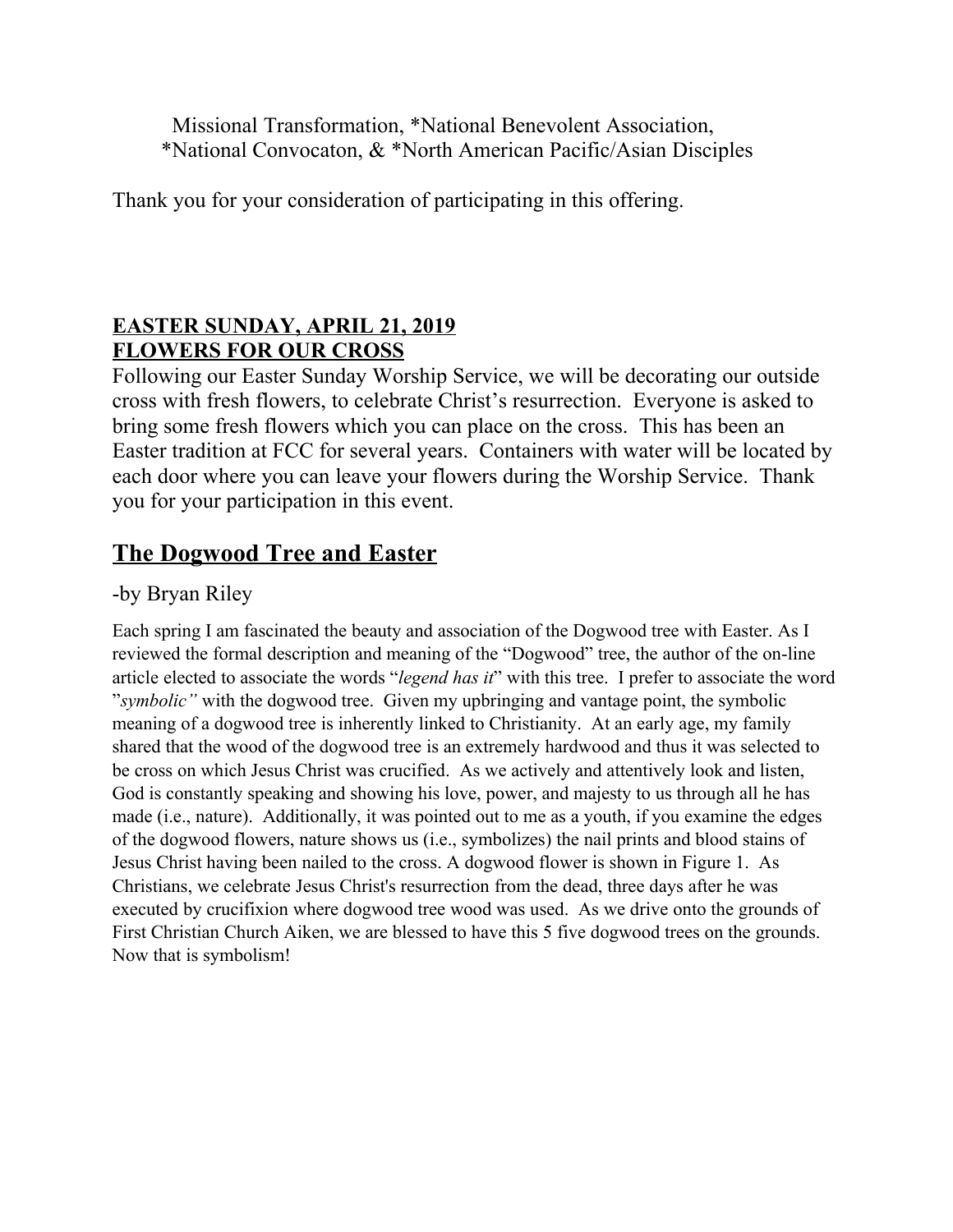

Figure 1. A Dogwood Flower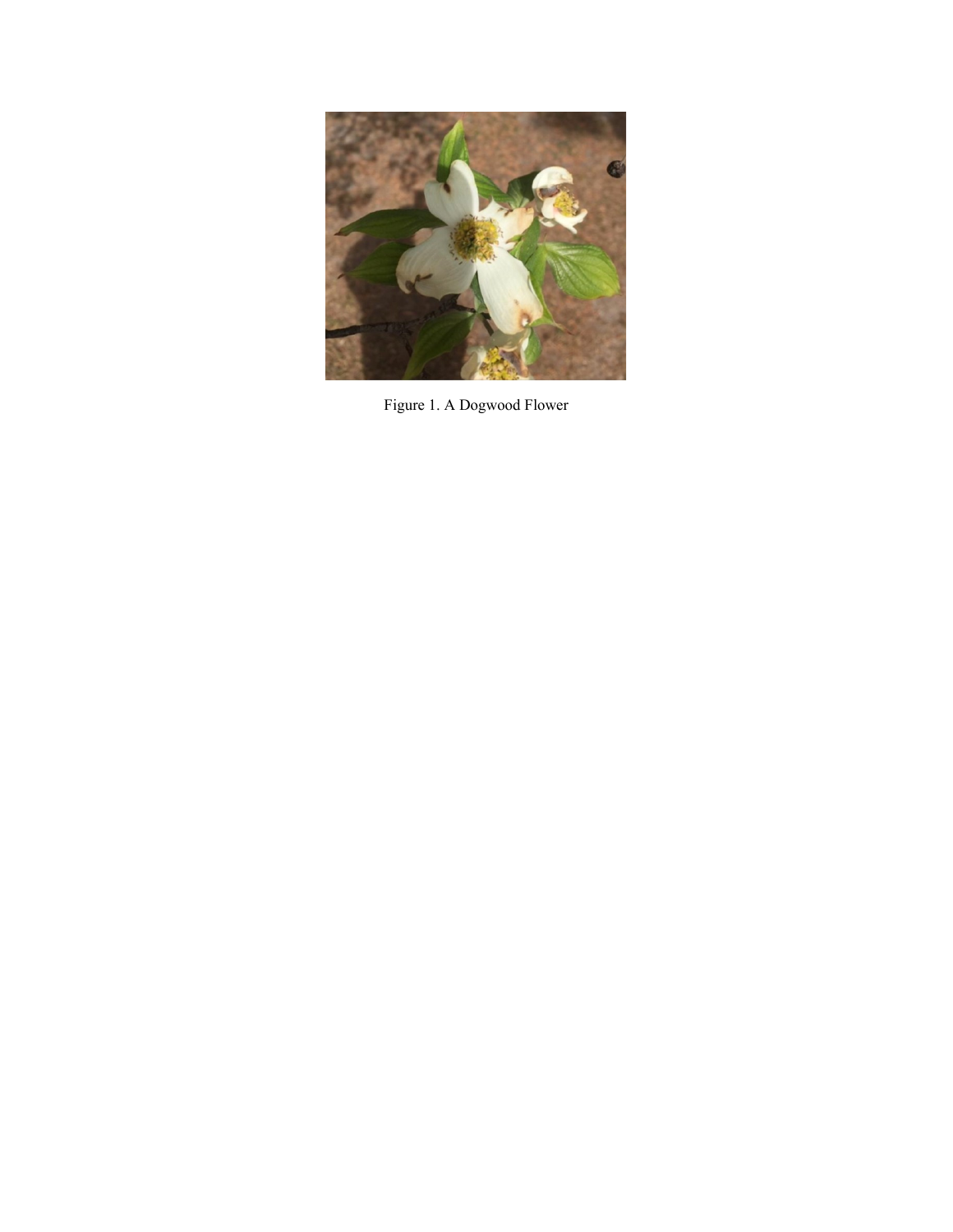# **DIRECTORY CORRECTIONS**

The Riley's zip code should be 29804 Longer and Chain's street name should be Albion Loop, North If there are any other corrections please let the office know.

### **OFFICE HOURS**

The office hours for the church have recently changed. There is someone in the office on Monday from 8:00 AM to Noon, and on Thursday from 11:00 AM to 3:00 PM.

Board Packets are sent the Thursday prior to the meeting, new agenda items should be emailed or in the office by Thursday morning.

The Newsletter is sent on nearest working day to the first of the month. Items may be submitted at any time prior to that day. Photos and event information are welcomed.

# **A WORD OF THANKS**

It is always a joy to notice that something new or something repaired has appeared at First Christian Church. Such was the case when new visitor and handicap signs appeared at the front of the Church. Also, new flower plantings were found at the front of the Church also. Someone was observed cleaning the Sanctuary Carpet following the Lenten Service. The Nursery was cleaned, a closet in the Disciple House was also straightened and the kitchen pantry became more spacious. There may be more things which have not been noticed but for all of those mentioned and those not noticed, a very large THANK YOU FOR YOUR TIME, ENERGY AND WILLINGNESS.

Thank you to Paul Wilson and all those who help make the St. Patricks day festivities happen.

Thank you to Frances Finfrock, Lisa Wahlmeier, Buzzy Cheadle, Millie Clarke, Caroline Hale and all those who helped with the reception and clean up following the Service of Installation.

Thank you to Paul Owen and Buzzy Cheadle for keeping the church functioning and in good order.